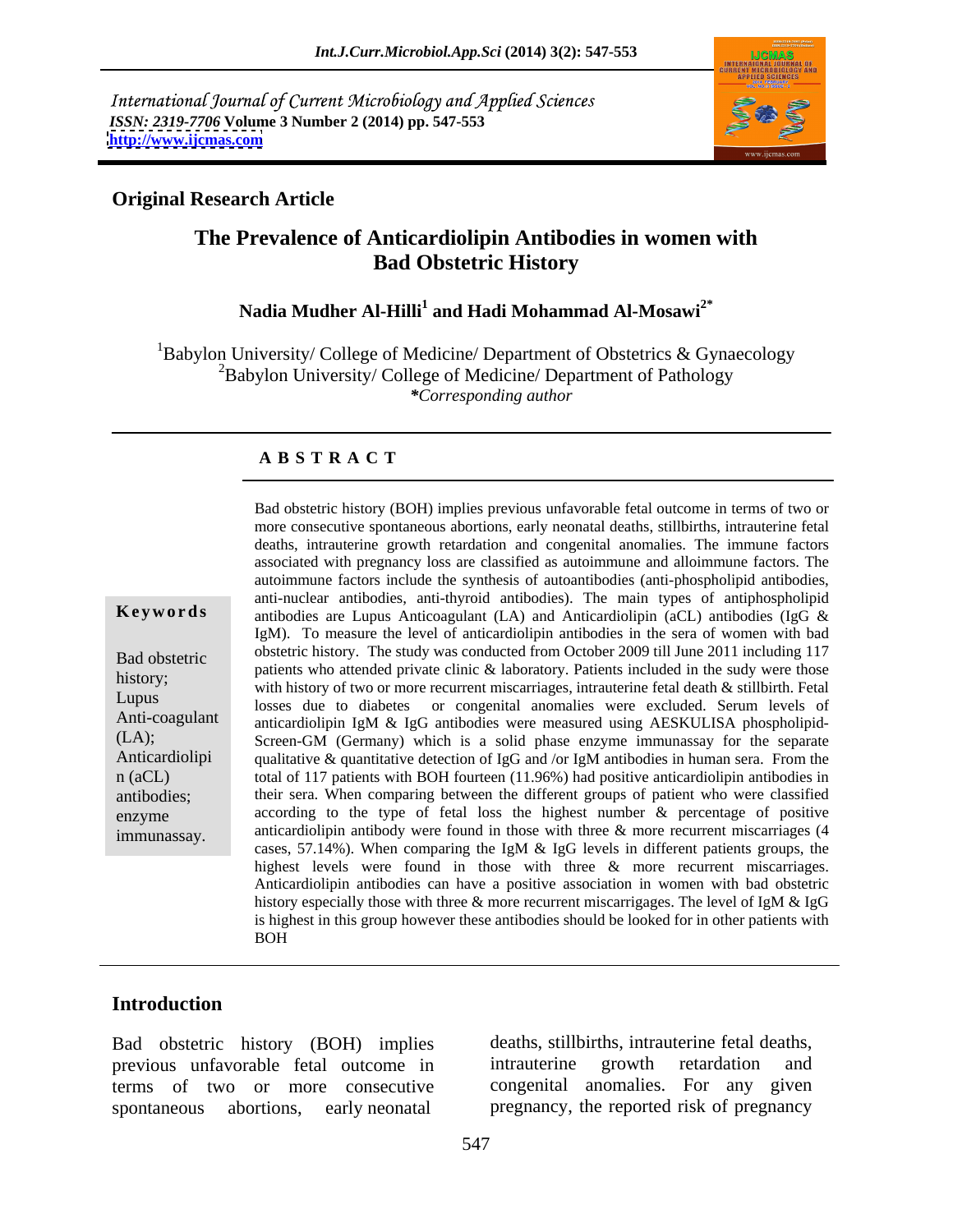classic definition of bad obstetric history  $\&$  IgM). The association between two percent of couples experience three or miscarriage is referred to as help is sought in order to identify the  $\beta$ 2-glycoprotein-I antibody, although causal factor as well as the strategy to alleviate the problem (Meka et al., 2006).

### **Causes of Bad Obstetric History**

Advanced maternal age adversely affects antibodies of IgG and/or IgM class present ovarian function, giving rise to a decline in the number of good quality oocytes. Other

autoimmune and alloimmune factors. The autoimmune factors include the synthesis

The viscosity of blood slightly increases clots in the placental blood vessels may et al., 1983). decrease the blood flow to the baby resulting in miscarriage. The absolution of the Although diagnostic criteria vary

Antiphospholipid antibodies are present in 15% of women with recurrent miscarriage. The main types of antiphospholipid

loss is 15% and the likelihood of antibodies are Lupus Anticoagulant (LA) consecutive three losses, which is the and Anticardiolipin (aCL) antibodies (IgG (BOH), would be 0.34%. However, one to phospholipid antibodies and recurrent more consecutive losses. Hence, medical Antiphospholipid Syndrome (APS). Anti-& IgM). The association between miscarriage is referred to as 2-glycoprotein-I antibody, although associated with IUFD, has been shown to have little association with recurrent miscarriages (Higashino et al., 1998).

Maternal age and previous number of patient should have two positive tests at miscarriages are two independent risk least six weeks apart for either lupus factors for a further miscarriage. anticoagulant or anticardiolipin (aCL) To diagnose APS it is mandatory that the antibodies of IgG and/or IgM class present in medium or high titre.

causes of BOH may be genetic, abnormal According to Eng (1994) and others, it maternal immune response, abnormal was Pangborn who in 1941, following hormonal response, maternal infection and Wasserman's test for syphilis in 1903, anatomical. identified an acidic phospholipid (PL) as **Immune Causes** Specifically, cardiolipin (CL). CL is named The immune factors associated with was obtained, heart being rich in pregnancy loss are classified as mitochondria, a main source of CL. In of autoantibodies (anti-phospholipid later interpreted as a consequence of aPL, antibodies, anti nuclear antibodies & anti thyroid antibodies) (Rajangam et al., 2007; diathesis. However, this and other early Bloomenthal et al., 2002; Sutandar et al., clinical observations were later 2007). during pregnancy, but in some women the the aPL syndrome (APS) in the 1980s by blood is found to clot more easily due to Harris et al and by Hughes et al, originally the presence of certain antibodies called called anticardiolipin (aCL) syndrome, antiphospholipid antibodies. These blood now sometimes Hughes' syndrome (Harris the apparent target antigen of the test, for the bovine heart muscle from which it 1952, Conley and Hartmann first described the lupus anticoagulant (LA), in association with a hemorrhagic clinical observations were later thrombosis associated with positive anti- CL (aCL) test, leading to recognition of et al., 1983).

> Although diagnostic criteria vary somewhat depending on sources, APS is generally defined by a repeatedly positive test for one or more aPL in conjunction with thrombosis or recurring pregnancy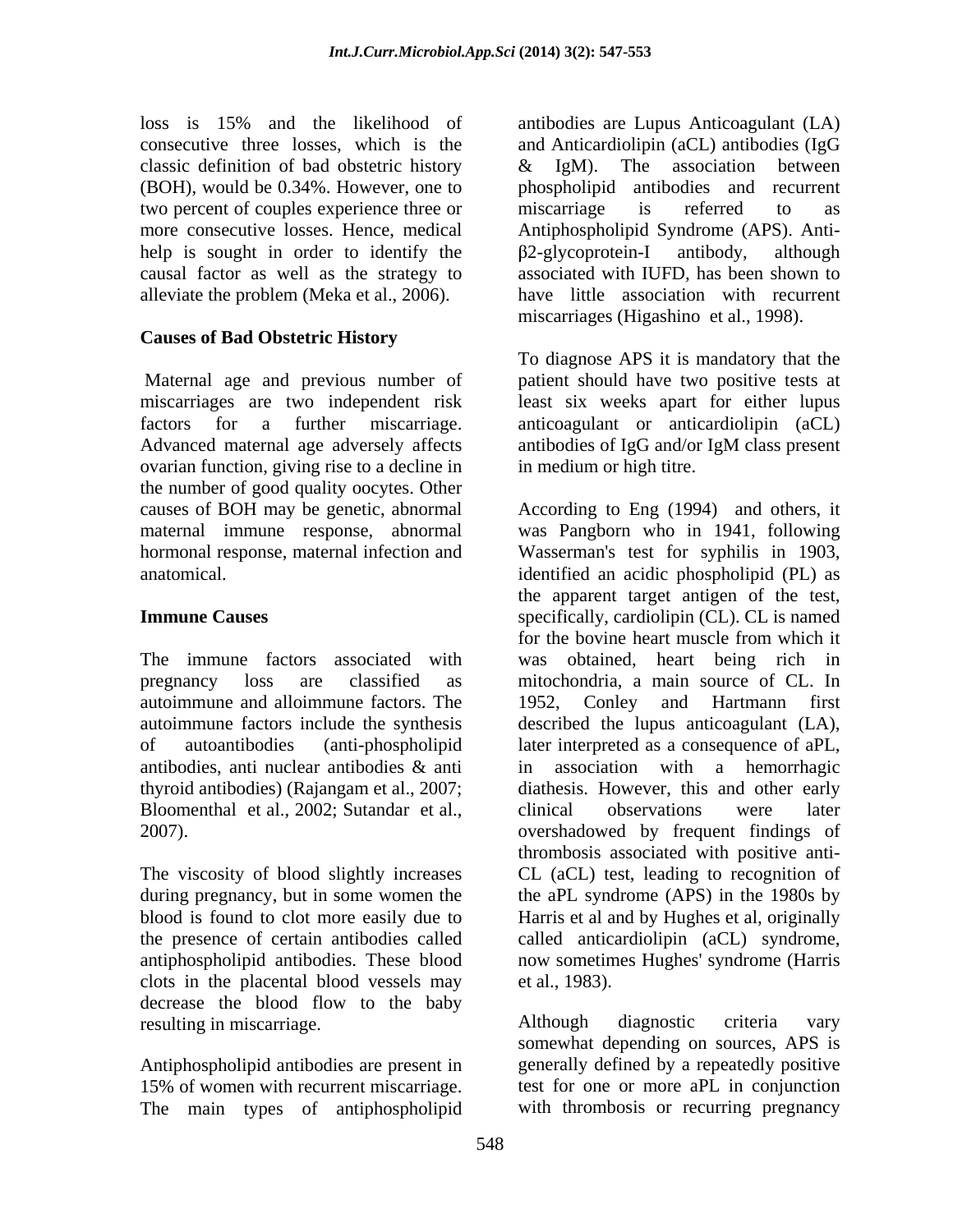loss (Rand et al., 2001; Levine et al., plasma in a test designed to be sensitive to 2002). It is often accompanied by thrombocytopenia, episodic neurological viper venom time (dRVVT) is used. It is disturbances, and/or numerous other widely believed that the prolongation is clinical manifestations (Brey et al., 2002). caused by an aPL occupying sites on the APS may be secondary to other underlying conditions, notably systemic lupus coagulation factors, thereby prolonging the erythematosus (SLE); otherwise, in the absence of other disorders is known as primary APS (PAPS). In its most life-The present study deals with measure the threatening form, it is known as prevalence of anticardiolipin antibodies in catastrophic APS (CAPS). In patients with CAPS occlusion of small blood vessels leads to multi-organ failure. Many reviews of APS with focus on clinical **Materials and Methods** manifestations and management, laboratory methodologies, and hypotheses The study was conducted from October to account for the association between aPL 2009 till June 2011 including 117 patients and thrombosis exist (Giannakopoulos et who attended private clinic & laboratory. al., 2007).

Originally, aPL were defined as antibodies mellitus, thyroid disease or fetal loss due reacting to cardiolipin (CL) but no widely accepted definition of aPL any longer exists. They are measured by two distinct kinds of tests, solid-phase for particular patients were sent for a number of aPL, and coagulation-based for LA. The investigations to rule out those with former is usually an enzyme-linked possible underlying cause like TORCH, immunosorption assay (ELISA), PCOS, diabetes & thyroid disease. consisting in outline of adding a sample of patient serum or plasma to a plastic well coated with some particular PL or mixture antibodies were measured using of PLs, with or without a specific protein AESKULISA phospholipid-Screen-GM cofactor, then measuring how much patient immunoglobulin (Ig) is captured by adding an anti-human IgG, IgM, or IgA quantitative detection of IgG and /or IgM conjugated with an enzyme that generates antibodies in human sera. Diluted serum a colored product. Despite its simplicity, samples were incubated in microplates this procedure is subject to many subtle coated with the specific antigen. Patient's variations which can grossly affect results.<br>
In contrast, LA are detected by the to antigen. The unbound fraction is prolonged time required for coagulation of washed off in the following step.

PL. Most commonly, the dilute Russell PL which are required for binding the time (Roubey, 1996).

women with bad obstetric history.

# **Materials and Methods**

What Are aPL and How Are They **two** or more recurrent miscarriages, **Measured?** The same intrauterine fetal death  $\&$ /or stillbirth. Patients included in the sudy had bad obstetric history i.e. those with history of Exclusion criteria were history of diabetes to congenital anomalies or infections.

After taking full history & examination,

the patient's plasma relative to normal Afterwards, anti-human immunoglobulinsSerum levels of anticardiolipin IgM & IgG antibodies were measured using AESKULISA phospholipid-Screen-GM (Germany) which is a solid phase enzyme immunassay for the separate qualitative  $\&$ quantitative detection of IgG and /or IgM antibodies in human sera. Diluted serum antibodies, if present in the specimen, bind to antigen. The unbound fraction is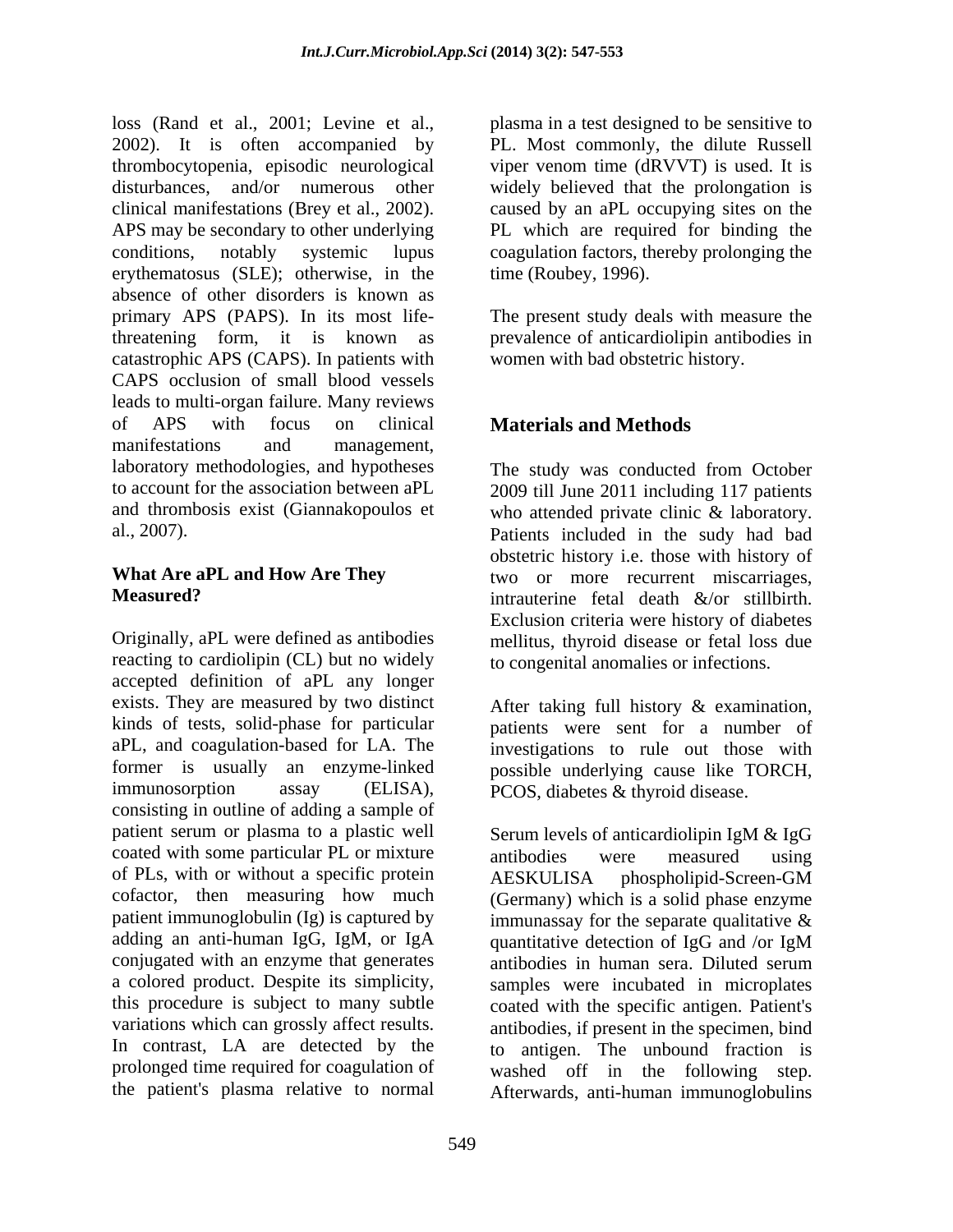conjugated to horseradish peroxidase are BOH, 11.96% had positive anticardiolipin incubated  $\&$  react with the antigen-<br>antibody test  $\&$  the highest percentage was antibody complex. The unbound conjugate is washed off. Addition of TMB-substrate The rate of color formation is a function of assessment done six weaks later  $\&$  the the amount of conjugate bound to the regarded as normal range, 12-18 U/mL

anticardiolipin antibody tests were sent for another assessment of anticardiolipin level reading & percentage calculation was anticardiolipin antibody (IgM & IgG) test

The patients were grouped according to their age & type of fetal loss. Table.1 shows that the largest groups of patients were those who are 21-30 years old  $\&$  the antiphospholipid antibody ranged between<br>smallest groups were those above forty.  $10-46.87\%$  in women with BOH smallest groups were those above forty. 10-46.87% Two & three recurrent miscarriges was the compared with 8.49% in women with commonest type of fetal loss (71 patients). history of normal uncomplicated

The type of fetal loss was classified in a more detailed way to include five groups: patients with two  $1<sup>st</sup>$  trimester miscarriges, miscarriages (recurrent miscarrige), those studied different factors implicated in the with  $\text{HID}$  those with miscarriage  $\&$   $\text{HID}$  causation of BOH  $\&$  found that the with IUD, those with miscarriage & IUD miscarriage. The anticardiolipin level was test group was 10.13% (Col et al., 2010). assessed in all patient groups. Table (2) Velayuthaprabhu and Archunan (2005)<br>shows the no. & percentage of positive studied 155 patients with recurrent shows the no. & percentage of positive studied 155 patients with recurrent anticardiolinin antibody cases in different miscarriage & found that 40% of them anticardiolipin antibody cases in different groups. Of the total 117 patients with

in those with recurrent miscarrige.

generates an enzymatic colorimetric For patients with positive anticardiolipin reaction, which is stopped by diluted acid. antibody test IgM  $\&$ /or IgG, another antigen-antibody complex. Results were Table (3)shows quantitative comparison expressed in U/mL with <12 U/mL of IgM antibodies in diffrent patients equivocal range  $\&$  > 18 U/mL as positive in all patients groups with the highest level results. The results. The vast found in those with recurrent  $1<sup>st</sup>$ Those patients with positive was equivocal in all cases except in those assessment done six weaks later & the mean of the two readings was calculated. groups. Positive cases of IgM were found st trimester miscarriage while IgG antibody with recurrent  $1<sup>st</sup>$  trimester miscarriage.

six weeks later to exclude any accidental The prevalence of the antiphospholipid elevation in these antibodies in the index antibodies in certain high risk groups like patient. The mean of the two bad obstetric history is higher than measurements were taken as the final previously realized. In our study we used carried out. as one of these antibodies to determine its **Results and Discussion** of fetal wastage. The percentage of st trimester miscarriges, was positive in 28.3% of patient with those with 3& more 1st trimester recurrent miscarriage. Singh & Sidhu & those with 1st & 2nd trimester prevalence of antiphospholipid antibody in anticardiolipin antibody (IgM & IgG) test prevelance in women with different kinds anticardiolipin antibody positive patients was approximate that found in other studies of patients with BOH. Saha SP et,al found that the prevelance of antiphospholipid antibody ranged between 10-46.87% in women with BOH compared with 8.49% in women with history of normal uncomplicated pregnancies (Saha et al., 2009). Another study done by Mishra et al., (2007) showed that anticardiolipin antibody test recurrent miscarriage. Singh & Sidhu studied different factors implicated in the causation of BOH & found that the prevalence of antiphospholipid antibody in test group was 10.13% (Col et al., 2010). Velayuthaprabhu and Archunan (2005) studied 155 patients with recurrent miscarriage & found that 40% of them were positive for anticardiolipin antibody.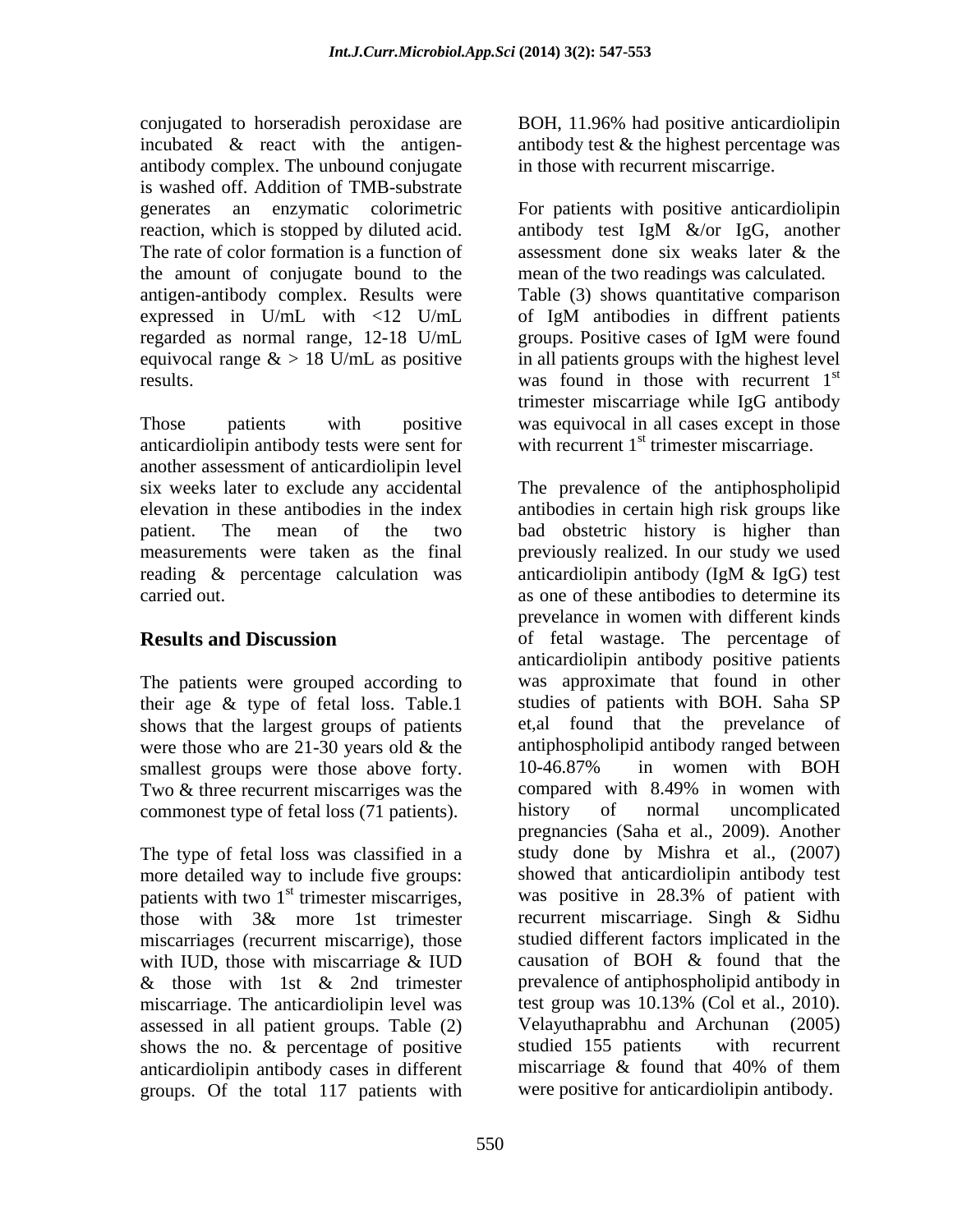| Age<br>group(yr) | <b>Total</b><br>No. | 2&3 Recurrent<br>miscarriges | <b>IUD</b> | IUD $\&$<br>miscarriage |
|------------------|---------------------|------------------------------|------------|-------------------------|
| $16-20$          | 20                  | $\mathbf{1}$                 |            |                         |
| $21 - 30$        | 61                  | $\mathcal{L}$                |            |                         |
| $31-40$          | 25                  | 10                           |            |                         |
| >40              | 11                  |                              |            |                         |
| Total            | 117                 |                              | 22         | $\sim$ $\sim$           |

**Table.1** Patients groups according to age & type of fetal loss

**Table.2** Number & percentage of anticardiolipin positive cases among different patient groups

| <b>Patients groups</b> | <b>Number</b>                        | $\vert$ No. of anticardiolipin | Percentage               |
|------------------------|--------------------------------------|--------------------------------|--------------------------|
|                        |                                      | positive cases                 |                          |
| two 1st timester       |                                      |                                | 10 <sub>0</sub><br>1/270 |
| miscarriage            |                                      |                                |                          |
| 3& more 1st trimester  |                                      |                                | 57.14%                   |
| miscarriage            |                                      |                                |                          |
| IUD                    | $\Omega$<br>$\overline{\phantom{m}}$ |                                | 13.63%                   |
| Miscarriage & IUD      |                                      |                                | 8.33%                    |
| 1st & 2nd trimester    | 39                                   |                                | 5.12%                    |
| miscarriage            |                                      |                                |                          |
| Total                  | 117                                  |                                | 11.96%                   |

**Table.3** Mean serum anticardilipin IgM levels in different patients groups

| <b>Patients groups</b> |                  | Mean IgM level $\pm$ SD $\left\vert$ Confidence interval 95% |
|------------------------|------------------|--------------------------------------------------------------|
|                        |                  |                                                              |
| two 1st timester       | $32 \pm 3$       | 24.55 - 39.45                                                |
| miscarriage            |                  |                                                              |
| 3& more 1st trimester  | $56.75 \pm 25.9$ | $15 - 97.97$                                                 |
| miscarriage            |                  |                                                              |
| 1UD J                  | $76 \pm 4$       | $16.6 - 35.94$                                               |
| Miscarriage & IUD      | $31 \pm 9.89$    | $-57.94 - 119.94$                                            |
| 1st & 2nd trimester    | $49.5 \pm 6.36$  | $-7.68 - 106.68$                                             |
| miscarriage            |                  |                                                              |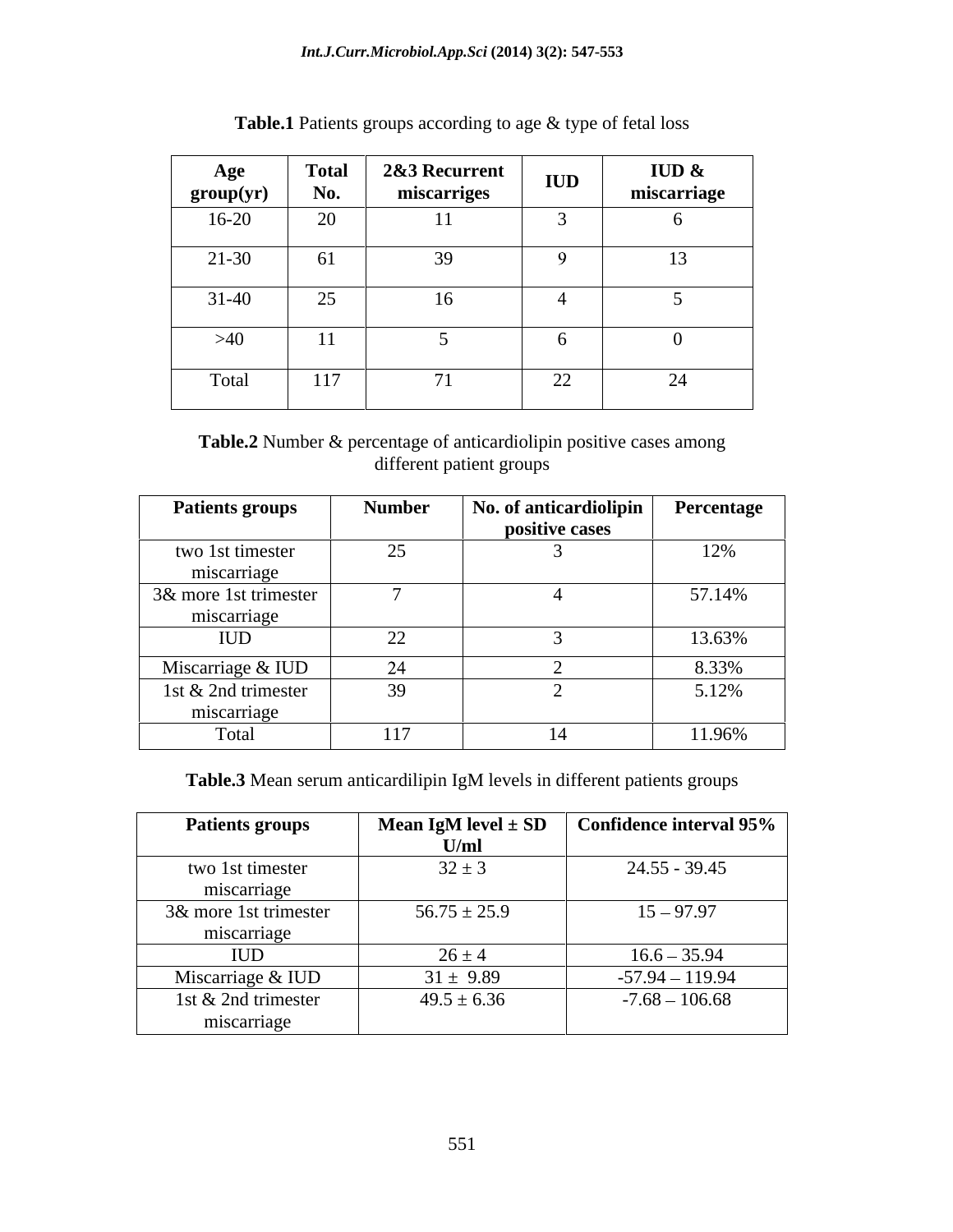The remaining negative samples were tested for aPS (antiphosphatidylserine Antiphospholipid antibody test should be antibody, another type of antiphospholipid antibodies), in which 18 (19%) patients were positive for aPS (Velayuthaprabhu and Archunan, 2005). Sonal Vora et al., **References**<br>(2008) studied four hundred and thirty women with unexplained fetal loss & Bloomenthal D et al.2002. The effect of found that the overall prevalence of IgG and/or IgM antibodies for cardiolipin was and fetal health. CMAJ, 167(1):48-54. 27.9% . Brey RL, Levine SR, Stallworth CL. 2002.

The variation in the prevelance of these antibodies in different studies may be due<br>Antiphospholipid Syndrome II: to the different types of fetal wastage included, different types of Asherson RA, Cervera R, Piette JC, antiphospholipid studied & the different Shoenfeld Y. New York: Elsevier.155localities in which studies were performed. In our study we found that anticardiolipin IgM antibody was higher than the IgG antibody in all patients groups & the highest level of anticardiolipin antibody Eng, A., 1994. Cutaneous expression of was found in those with three or more antiphospholipid syndromes. Sem recurrent miscarriages. Mackworth-young et,al found in their study on a group of patients with clinical features of APS that anticardiolipin antibodies IgM & IgG were on the pathogenesis of the equally prevelant (18 versus 20) antiphospholipid syndrome. Blood (Mackworth-Young et al., 1989), so we ... 109:422-430. need further study regarding any Harris EN, Charavi AE, Boey ML, Patel significant difference in the dominance of IgM or IgG in an index patient. and Hughes GRV. 1983.

Anticardiolipin antibodies can have a obstetric history especially those with

group however these antibodies should be looked for in other patients with BOH.

Further studies are needed to test for the Mackworth-Young C G, Loizou S,

the pathogenesis of recurrent miscarriage. included in the investigations of patients with bad obstetric history.

# **References**

- factor V Leiden carriage on maternal and fetal health. CMAJ. 167(1):48-54.
- Neurologic manifestations in the antiphospholipid syndrome. In The Antiphospholipid Syndrome II: Autoimmune Thrombosis Edited by: Shoenfeld Y. New York: Elsevier.155- 168.
- Col G Singh, Maj K Sidhu.2010. Bad Obstetric History : A Prospective Study. MJAFI. 66 : 117-120.
- antiphospholipid syndromes. Sem Thomb Haemost 1994, 20:71-78.
- Giannakopoulos B, Passam F, Rahgozar S and Krilis SA: 2007. Curent concepts on the pathogenesis of the .109:422-430.
- positive association in women with bad with thrombosis in systemic lupus BM, Mackworth-Young CG, Loizou S and Hughes GRV. 1983. Anticardiolipin antibodies: detection by radioimmunoassay and association erythematosus. Lancet. 2:1211-1214.
- three & more recurrent miscarriges. Higashino M et al., 1998. Anti-cardiolipin The level of IgM  $\&$  IgG is highest in this  $\qquad \qquad$  glycoprotein I antibody in patients antibody and anti-cardiolipin beta-2 glycoprotein I antibody in patients with recurrent fetal miscarriage. J Perinat Med. 26(5): 384-9.
- **Recommendation** The antiphospholipid syndrome Levine JS, Branch DW and Rauch J. 2002. The antiphospholipid syndrome (Review). N Engl J Med. 346:752-763.
- exact role of anticardiolipin antibodies in Walport M J. 1989. Primary Mackworth-Young <sup>C</sup> G, Loizou S, Walport <sup>M</sup> J. 1989. Primary